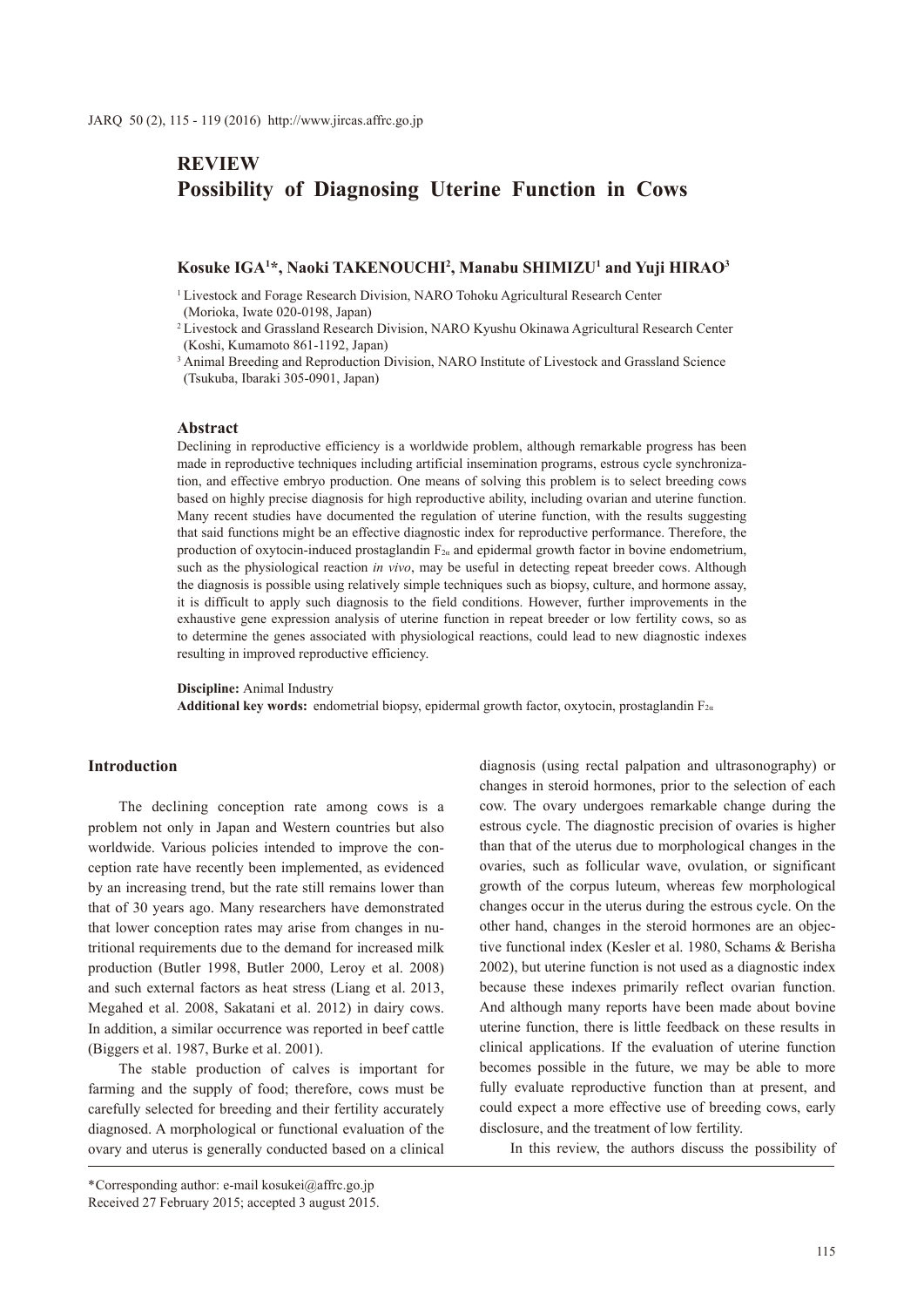#### K. Iga et al.

bovine uterine function diagnosis with various indexes and survey the study of uterine function diagnosis using bovine endometrial biopsy, including the influence of ovarian function and later fertility by biopsy.

### **Repeat breeder cows**

The repeat breeder cows were defined according to the following criteria: the cow experienced estrus within normal intervals after mating with a fertile bull, artificial insemination was performed in at least three apparently normal estrous cycles, and no pathological findings were detected by rectal palpation and ultrasonography of the genital tract. These criteria of repeat breeder cows are in line with a generally accepted nomenclature (Hafez 1987). Recently, many researchers have discussed various factors related to repeat breeding, such as an ovum and embryonic abnormalities (Hosseini et al. 2013, Diskin & Morris 2008), and internal secretion abnormality (Båge et al. 2002). In addition to these factors, breeding management (Rekwot et al. 2000) and environmental factors (De Rensis & Scaramuzzi 2003, Ali et al. 2009) have been found related to repeat breeding. Particularly, in terms of heat stress, the influence of ovum quality or the internal secretion environment in repeat breeder cows is reportedly more significant than in normal cows (Ferreira et al. 2011).

## **Physiological role of oxytocin on ovarian and uterine function**

Oxytocin (OT) is a peptide of nine amino acids produced by the paraventricular nucleus and the supraoptic nucleus of the hypothalamus, and is stored and secreted by the posterior pituitary gland. OT mainly stimulates smooth muscle contraction and facilitates uterine contraction at delivery and lactation. In veterinary medicine, it is used for the treatment of hypotonic contractions, retained afterbirth, uterine prolapse, or milk release.

Armstrong et al. (1959) reported for the first time that OT plays an important role in the regulation of corpus luteum function; later it was found that OT stimulates prostaglandin F (PGF) secretion in the ewe uterus (Roberts et al. 1976). It is now well known that OT is synthesized and secreted by the corpus luteum in ruminants (Flint & Sheldrick 1982, Walters et al. 1984), and that luteal function during regression is controlled through positive feedback between luteal OT and endometrial PGF (McCracken et al. 1999). After OT injection, since PGF secretion from the uterus differs on the day of the estrous cycle, the difference relates to an endogenous ovarian steroid hormone condition (Silvia & Taylor 1989). On the other hand, OT receptors (particularly in the endometrium) increase at 17-18 days and peak at 21 days, and then decrease over 1-6 days of estrus (Meyer et al. 1988). Ovarian progesterone and estrogen regulate the

expression of OT receptors in the estrous cycle. The expression of OT receptors in the estrous cycle are inhibited under the high progesterone and low estrogen environment of the luteal phase, but becomes higher under the low progesterone and high estrogen environment with luteal degeneration (Goff 2004). Thus, the important roles that OT plays in ovarian and uterine function are well established.

#### **Uterine function diagnosis for repeat breeder cows**

We conducted experiments to determine whether abnormalities in physiological reactions to OT can be diagnostic indexes of uterine function for repeat breeder cows. We used relatively simple techniques such as tissue culture and hormone measurement with enzyme immunoassay. Endometrial samples were obtained from live cows by biopsy under local anesthesia.

#### **1. Biopsy**

In general, biopsy using a fine needle or forceps is widely used in the diagnosis of cancer and inflammatory conditions in various tissues. In veterinary medicine, it has been used for the pathological diagnosis of endometritis in cows for more than 40 years (McQueen 1967). The existing collection of bovine endometrium using biopsy forceps (Rantala et al. 2014), endoscope instruments, or a cytobrush (Kasimanickam et al. 2014) was recently used for physiological analysis by tissue culture and gene expression analysis, as well as pathological diagnosis. As endometrial biopsy is conducted on live cows and collected repeatedly during the estrous cycle, it is the most suitable method of bovine reproduction (Chapwanya et al. 2010).

## **2. Effects of serial biopsies of endometrium on ovarian function and subsequent fertility**

We investigated the effects of endometrial biopsy on subsequent reproductive performance, including ovarian function and fertility, in Japanese short horn (beef cattle). The animals were sedated with xylazine and lidocaine was used to induce epidural anesthesia. Biopsy forceps was introduced in a clean manner via the cervix to the uterine horn (corpus luteum side), aided by manipulation through the rectum. Endometrial biopsy samples were obtained on day 10 (one biopsy) or on days 8-16 (three biopsies at 2-4 day intervals) after estrus. The results suggest that a biopsy of the endometrium in a cycle not only affected the cycle's length but also the subsequent pregnancy rate (Table 1). Moreover, when endometrial biopsy was conducted one or three times during the luteal phase of the estrous cycle, the concentrations of progesterone were unaffected, and the follicular wave was found twice (Fig. 1). The results suggest that endometrial biopsy does not influence the length of the estrous cycle, ovarian function, or subsequent fertility.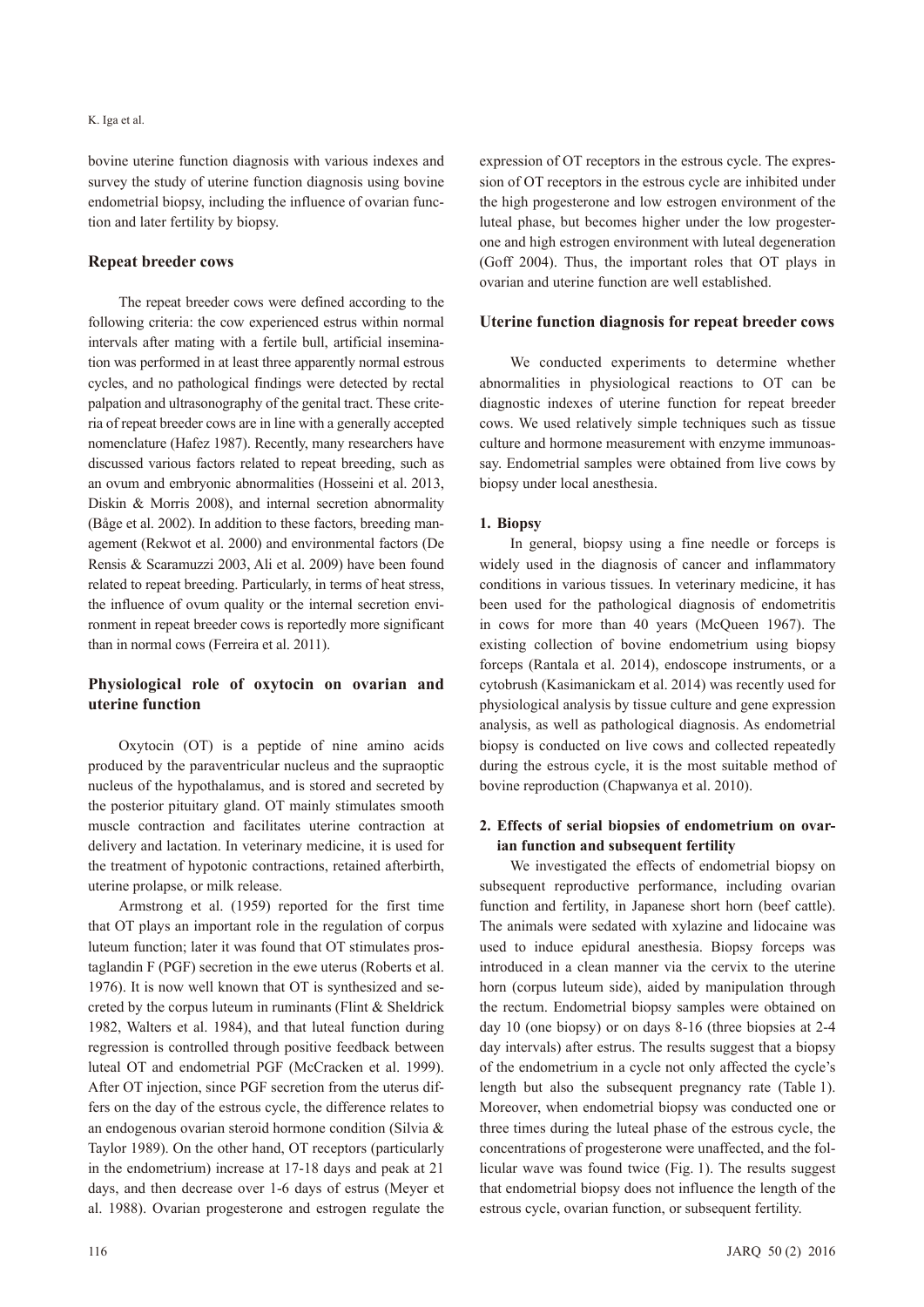## **3. Possibility of diagnosing uterine function with a physiological reaction to oxytocin**

The endometrial tissues of normal and repeat breeder cows were obtained by biopsy. The collected tissues were cut in small pieces and plated individually in 4-well dishes, and then cultured in DMEM/Ham's  $F-12 + 0.1\%$  bovine serum albumin supplemented with/without 10<sup>-7</sup> mol/L OT under 5%  $CO<sub>2</sub>$  in air at 38.5°C. After 6 h of culture, the concentration of prostaglandin  $F_{2\alpha}$  (PGF<sub>2a</sub>) was directly determined in the medium with an enzyme immunoassay as described by Uenoyama et al. (1997). The production of  $PGF_{2a}$  from the endometrial tissue of normal cows was significantly increased by the addition of OT. However, OT did not stimulate the production of  $PGF_{2\alpha}$  in the endometrial tissue of repeat breeders (Fig. 2). The results suggest that the endometrial tissue of repeat breeders does not have

**Table.1 Comparisons of the length of estrous cycle before and after the endometrial biopsy. and the subsequent pregnancy**

| Designs of biopsy         | Av. length of<br>estrous cycle (day) |                               |                |                  |                 | No. of              |                        |                  |
|---------------------------|--------------------------------------|-------------------------------|----------------|------------------|-----------------|---------------------|------------------------|------------------|
| Total no. of<br>biopsies* | Interval of<br>b <sub>1</sub> opsy   | Day of Ex.<br>(after estrous) | No. of<br>cows | before<br>biopsy | after<br>biopsy | No. of<br>matings** | No. of<br>pregnancy*** | normal<br>calves |
|                           | None                                 | 10                            |                | 23.5             | 22              |                     |                        |                  |
| 3                         | 2-4 days                             | $8 - 16$                      |                | 22.2             | 21              |                     |                        |                  |

\* The endometrial biopsy was conducted for one estrous cycle.

\*\* After endomaterial biopsy, cows were mated with a bull.

\*\*\* Pregnancy diagnosis was carried out on dya 35 after mating using a ultrasonography.



**Fig. 1. Effects of bovine endometrial biopsy on the concentration of progesterone, follicular wave, and diameters of the corpus luteum and dominant follicle. Endometrial biopsy was conducted once on days 10 (N73) or three times on days 8-14 (N807) after estrous, respectively. The concentration of progesterone is determined by enzyme immunoassay, and the diameters of the corpus luteum and dominant follicle are measured by ultrasonography.**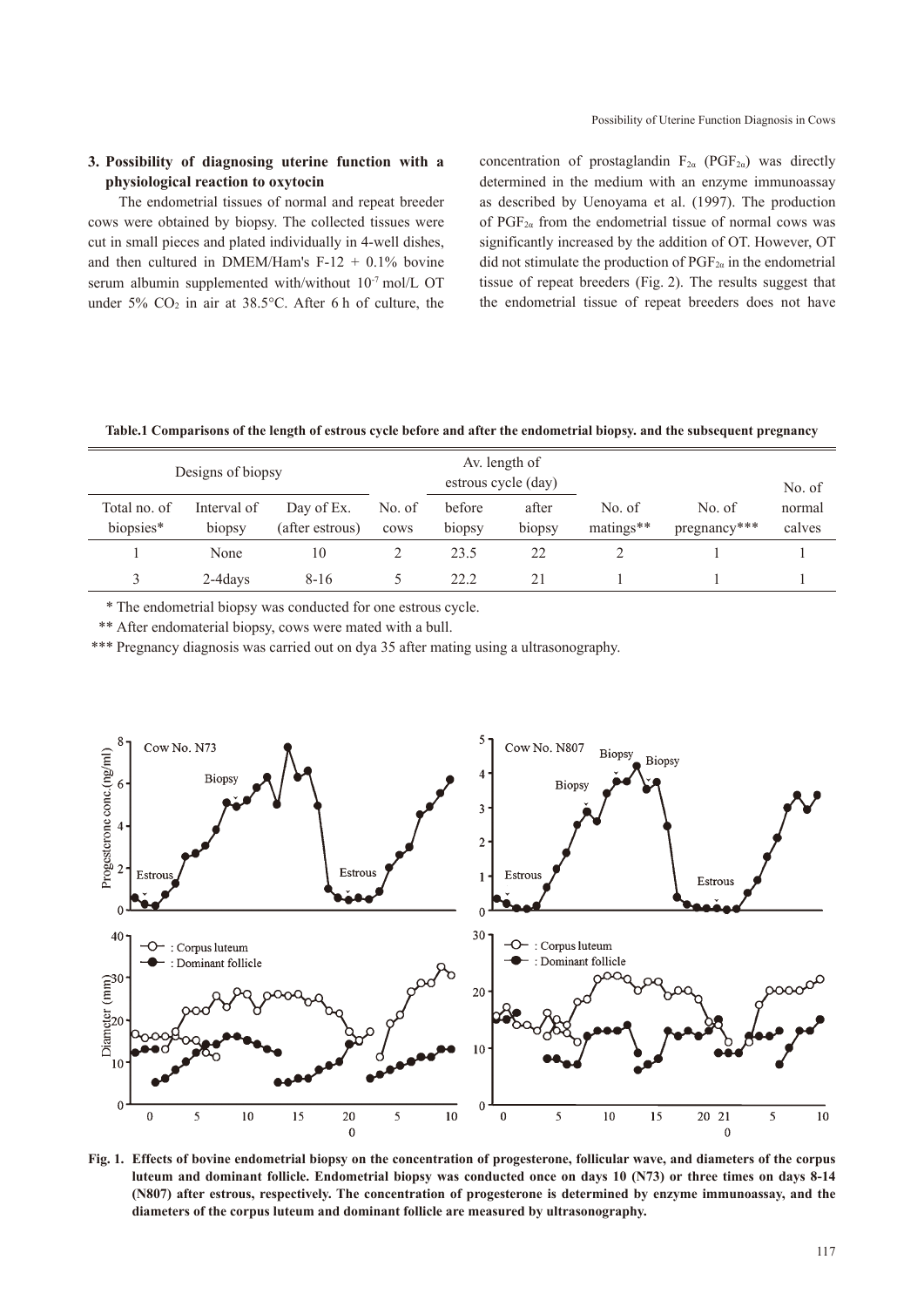K. Iga et al.



**Fig. 2. Effect of oxytocin (OT) on prostaglandin F2α (PGF2α) production of endometrial tissues obtained from nor**mal  $(n = 6)$  and repeat breeder cows  $(n = 6)$  by biopsy **forceps via cervical canal for days 16-18 after estrus. The tissues were cultured in DMEM/Ham's F-12 + 0.1% bovine serum albumin with/without 10-7 mol/L OT, and the production of PGF2α by enzyme immunoassay was determined.**

a normal uterine physiological reaction to OT; therefore, these reactions to OT may be a potential diagnostic marker for repeat breeder or low fertility cows.

## **Possibility of diagnosing of uterine functions using various new approaches**

Many researchers have recently studied uterine functions using various methods that include the analysis of tissue gene expression (Killeen et al. 2014) and cells (Kasimanickam et al. 2014), immunohistochemistry (Kim et al. 2014, Jain et al. 2012), and biological active substance assays (Okuda et al. 2004, Katagiri & Moriyoshi 2013). These studies also give us a clue to developing new methods of diagnosing uterine functions. On the other hand, Katagiri & Takahashi (2004) indicated that the concentration of epidermal growth factor (EGF) on endometrial biopsy samples could be a potential diagnostic index, as the concentrations of EGF on endometrial biopsy samples in repeat breeders were significantly lower than those in control cows on days 3 and 14 after estrous. Therefore, the concentration of EGF in the endometrium may be a useful diagnostic index for repeat breeder cows.

#### **Acknowledgments**

The authors wish to thank Dr. Kiyoshi Okuda, Faculty of Agriculture, Okayama University, for providing HRP-labeled  $PGF_{2\alpha}$ , and the staff of the breeding group, Technical Support Section 2, NARO Tohoku Agricultural Research Center, for their careful animal management. This research

was supported by Grants-in-Aid for Scientific Research (No. 15658099) from the Japan Society for the Promotion of Science (JSPS) and Japan's Ministry of Agriculture, Forestry and Fisheries as part of the Research Program on Innovative Technologies for Animal Breeding, Reproduction, and Vaccine Development (REP1005).

### **References**

- Ali, A. et al. (2009) Forms of reproductive disorders in cattle and buffaloes in middle Egypt. *Reprod. Domest. Anim*., **44**, 580-586.
- Armstrong, D. T. et al. (1959) Alteration of the bovine estrous cycle with oxytocin. *J. Daily. Sci*., **42**, 533-542.
- Båge, R. et al. (2002) Repeat breeding in daily heifers: follicular dynamics and estrous cycle characteristics in relation to sexual hormone patterns. *Theriogenology*, **57**, 2257-2269.
- Biggers, B. G. et al. (1987) Effect of heat stress on early embryonic development in the beef cow. *J. Anim. Sci*., **64**, 1512-1518.
- Burke, J. M. et al. (2001) Interaction of endophyte-infected fescue and heat stress on ovarian function in the beef heifer. *Biol. Reprod*., **65**, 260-268.
- Butler, W. R. (1998) Review: effect of protein nutrition on ovarian and uterine physiology in dairy cattle. *J. Dairy Sci*., **81**, 2533-2539.
- Butler, W. R. (2000) Nutritional interactions with reproductive performance in dairy cattle. *Anim. Reprod. Sci*., **60-61**, 449- 457.
- Chapwanya, A. et al. (2010) Endometrial biopsy: a valuable clinical and research tool in bovine reproduction. *Theriogenology*. **73**, 988-994.
- De Rensis, F & Scaramuzzi, R. J. (2003) Heat stress and seasonal effects on reproduction in the daily cow-a review. *Theriogenology*. **60**, 1139-1151.
- Diskin, M. G. & Morris, D. G. (2008) Embryonic and early foetal losses in cattle and other ruminants. *Reprod. Domest. Anim*., **43**, 260-267 (supple).
- Ferreira, R. M. et al. (2011) The low fertility of repeat-breeder cows during summer heat stress is related to a low oocyte competence to develop into blastocysts. *J. Daily Sci*., **94**, 2383-2392.
- Flint, A. F. P & Sheldrick E. L. (1982) Ovarian secretion of oxytocin is stimulated by prostaglandin. *Nature*. **297**, 587-588.
- Goff, A. K. (2004) Steroid hormone modulation of prostaglandin secretion in the ruminant endometrium during the estrous cycle. *Biol. Reprod*., **71**, 11-16.
- Hafez, E. S. E. (1987) *Reproduction in Farm Animals*. Lea and Febiger, Philadelphia, .410-411.
- Hosseini, S. M. et al. (2013) Cryosurvival of in vitro produced embryos as affected by health status effect of oocyte donor cow. *Cryo Ltters*., **34**, 624-633.
- Jain, A. et al. (2012) Interferon stimulated gene 15 (ISG 15):